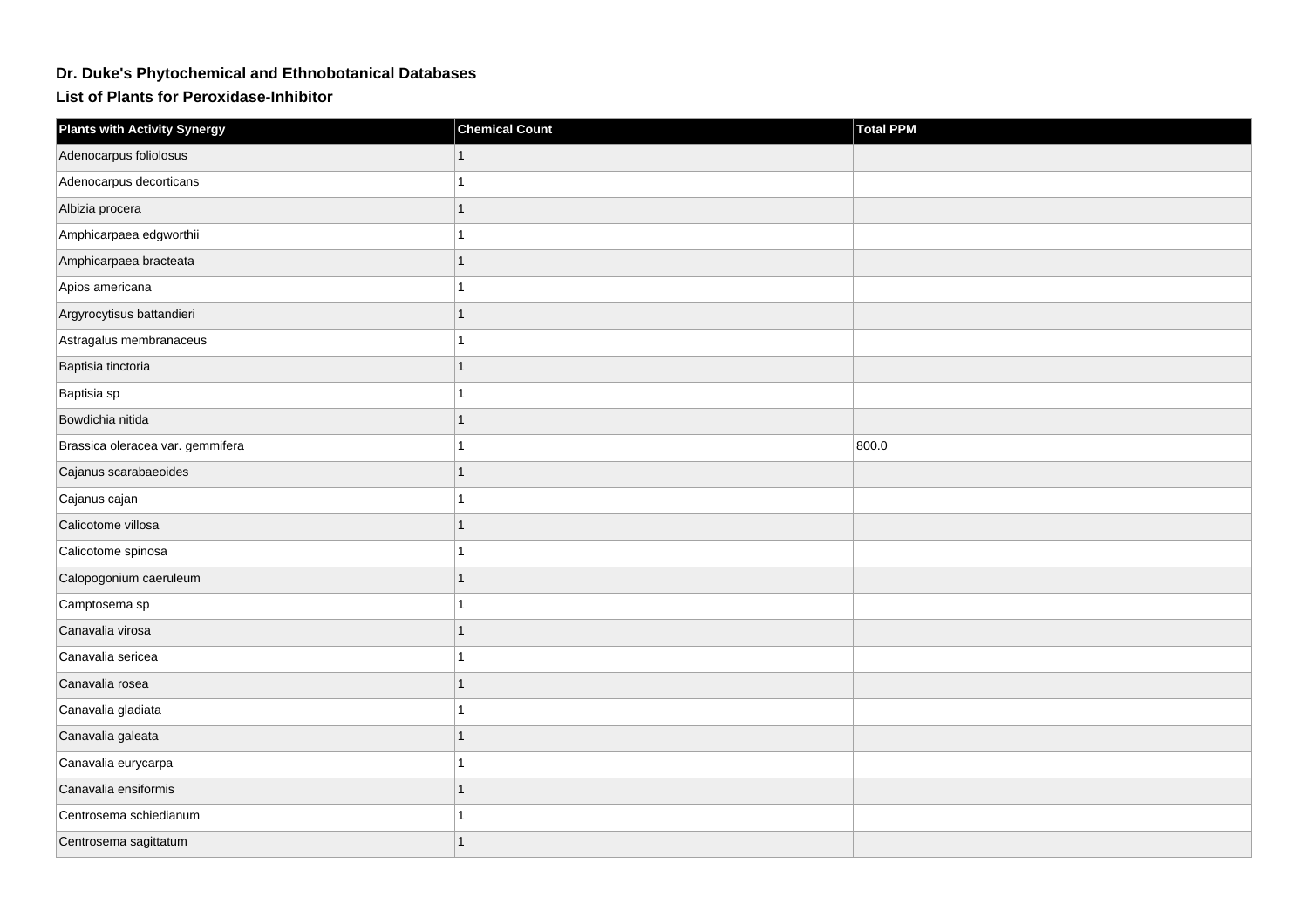| <b>Plants with Activity Synergy</b> | <b>Chemical Count</b> | Total PPM |
|-------------------------------------|-----------------------|-----------|
| Centrosema plumieri                 |                       |           |
| Centrosema pascuorum                |                       |           |
| Chamaecytisus supinus               |                       |           |
| Chamaecytisus smyrnaeus             | 1                     |           |
| Chamaecytisus ratisbonensis         |                       |           |
| Chamaecytisus hirsutus              |                       |           |
| Chamaecytisus eriocarpus            |                       |           |
| Chamaecytisus albus                 | 1                     |           |
| Chamaespartium tridentatum          |                       |           |
| Chamaespartium sagittale            | 1                     |           |
| Chronanthus biflorus                |                       |           |
| Cicer arietinum                     |                       |           |
| Clitoria ternatea                   |                       |           |
| Clitoria falcata                    | 1                     |           |
| Cologana broussonetii               |                       |           |
| Crotalaria juncea                   | 1                     |           |
| Cytisus tribracteolatus             |                       |           |
| Cytisus striatus                    |                       |           |
| Cytisus scoparius                   |                       |           |
| Cytisus multiflorus                 |                       |           |
| Cytisus ingramii                    |                       |           |
| Cytisus ardoini                     | 1                     |           |
| Desmodium gangeticum                |                       |           |
| Dioclea glycinoides                 |                       |           |
| Dipogon lignosus                    |                       |           |
| Dolichos biflorus                   |                       |           |
| Dunbaria villosa                    |                       |           |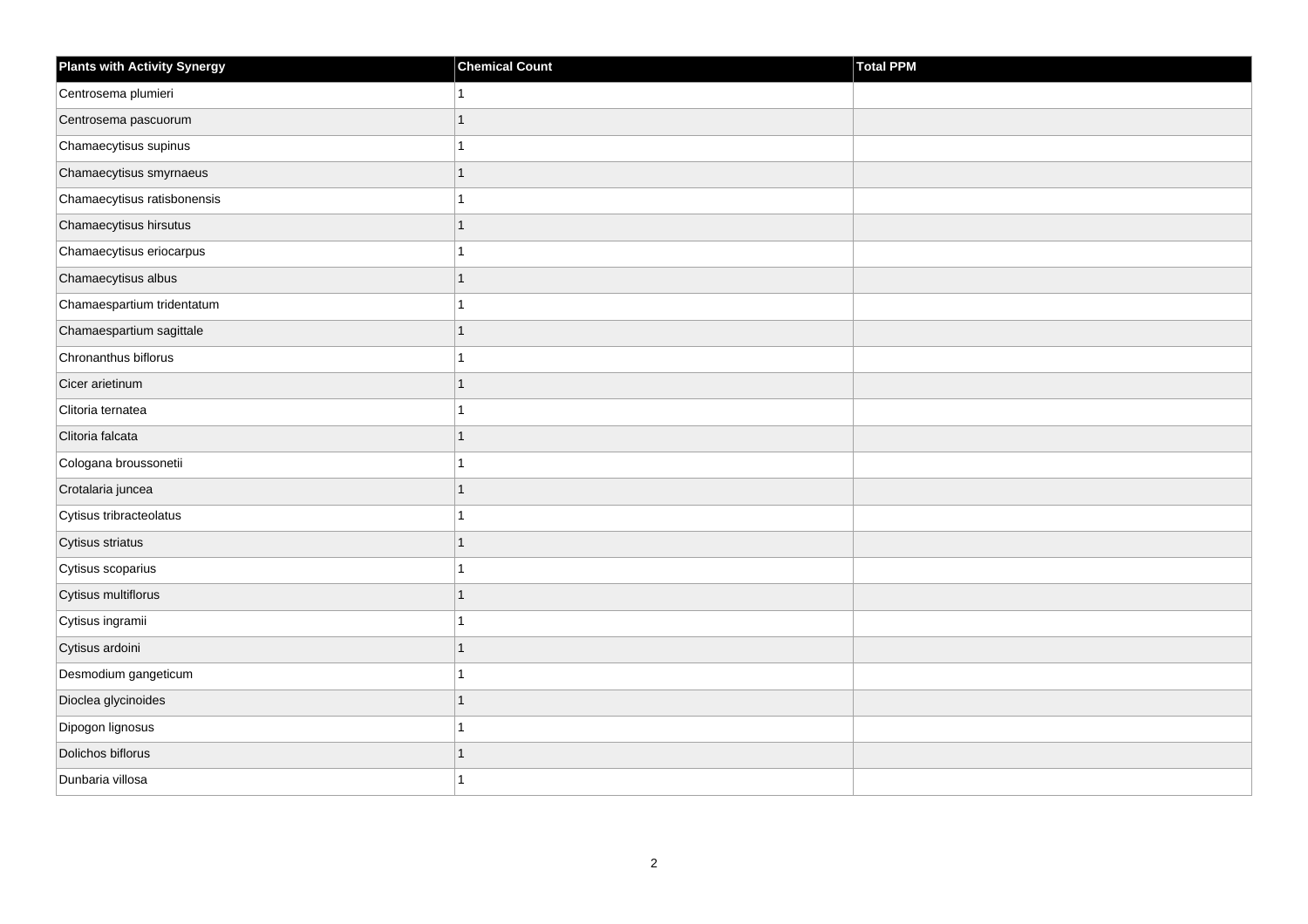| <b>Plants with Activity Synergy</b> | <b>Chemical Count</b> | Total PPM |
|-------------------------------------|-----------------------|-----------|
| Echinospartium horridum             |                       |           |
| Erinacea anthyllis                  |                       |           |
| Eriosema psoraleoides               |                       |           |
| Eriosema nutans                     |                       |           |
| Eriosema glomeratum                 | 1                     |           |
| Erythrina sp                        |                       |           |
| Erythrina crista-galli              | 1                     |           |
| Flemingia strobilifera              |                       |           |
| Galactia jussiaeana                 |                       |           |
| Genista tinctoria                   |                       |           |
| Genista sp                          | 1                     |           |
| Genista rumelica                    |                       |           |
| Genista patula                      | 1                     |           |
| Genista ovata                       |                       |           |
| Genista lydia                       |                       |           |
| Genista germanica                   |                       |           |
| Genista clavata                     |                       |           |
| Glycine wightii                     |                       |           |
| Glycine max                         | 3                     | 268224.4  |
| Glycyrrhiza uralensis               |                       |           |
| Glycyrrhiza glabra                  | $\overline{c}$        |           |
| Hardenbergia violacea               |                       |           |
| Helianthus annuus                   |                       |           |
| Kennedia rubicunda                  |                       |           |
| Kennedia procurrens                 | 1                     |           |
| Kennedia nigricans                  |                       |           |
| Kennedia coccinea                   | 1                     |           |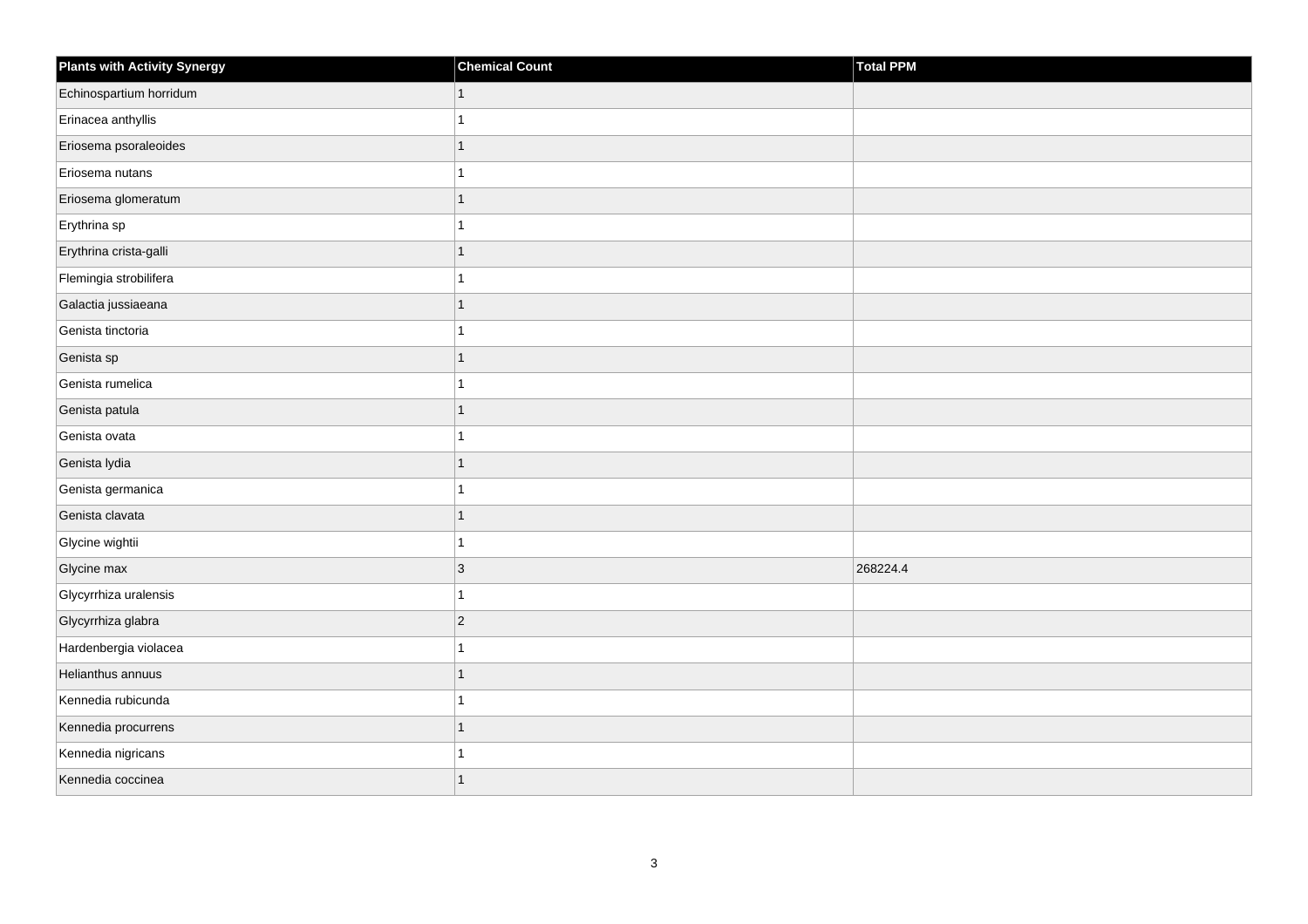| <b>Plants with Activity Synergy</b> | <b>Chemical Count</b> | Total PPM |
|-------------------------------------|-----------------------|-----------|
| Laburnum anagyroides                |                       |           |
| Laburnum alpinum                    | 1                     |           |
| Lembotropis emerifolia              |                       |           |
| Lens culinaris                      | 1                     |           |
| Lespedeza cyrtobotrya               |                       |           |
| Lupinus perennis                    |                       |           |
| Lupinus luteus                      |                       |           |
| Lupinus albus                       | 1                     |           |
| Lygos raetum                        |                       |           |
| Lygos monosperma                    | 1                     |           |
| Maackia amurensis                   |                       |           |
| Macroptylium martii                 |                       |           |
| Macroptylium lathyroides            | 1                     |           |
| Macroptylium bracteatum             | 1                     |           |
| Macroptylium atropurpureum          |                       |           |
| Macrotyloma uniflora                | 1                     |           |
| Macrotyloma axillare                |                       |           |
| Medicago sativa                     | $\overline{2}$        |           |
| Moghania macrophylla                | 1                     |           |
| Mucuna pruriens                     | 1                     |           |
| Mucuna deeringiana                  |                       |           |
| Neonotonia wightii                  | 1                     |           |
| Ononis spinosa                      |                       |           |
| Pericopsis laxiflora                | 1                     |           |
| Phaseolus vulgaris                  | $\overline{c}$        |           |
| Phaseolus spp                       | 1                     |           |
| Phaseolus lunatus                   | $\overline{2}$        |           |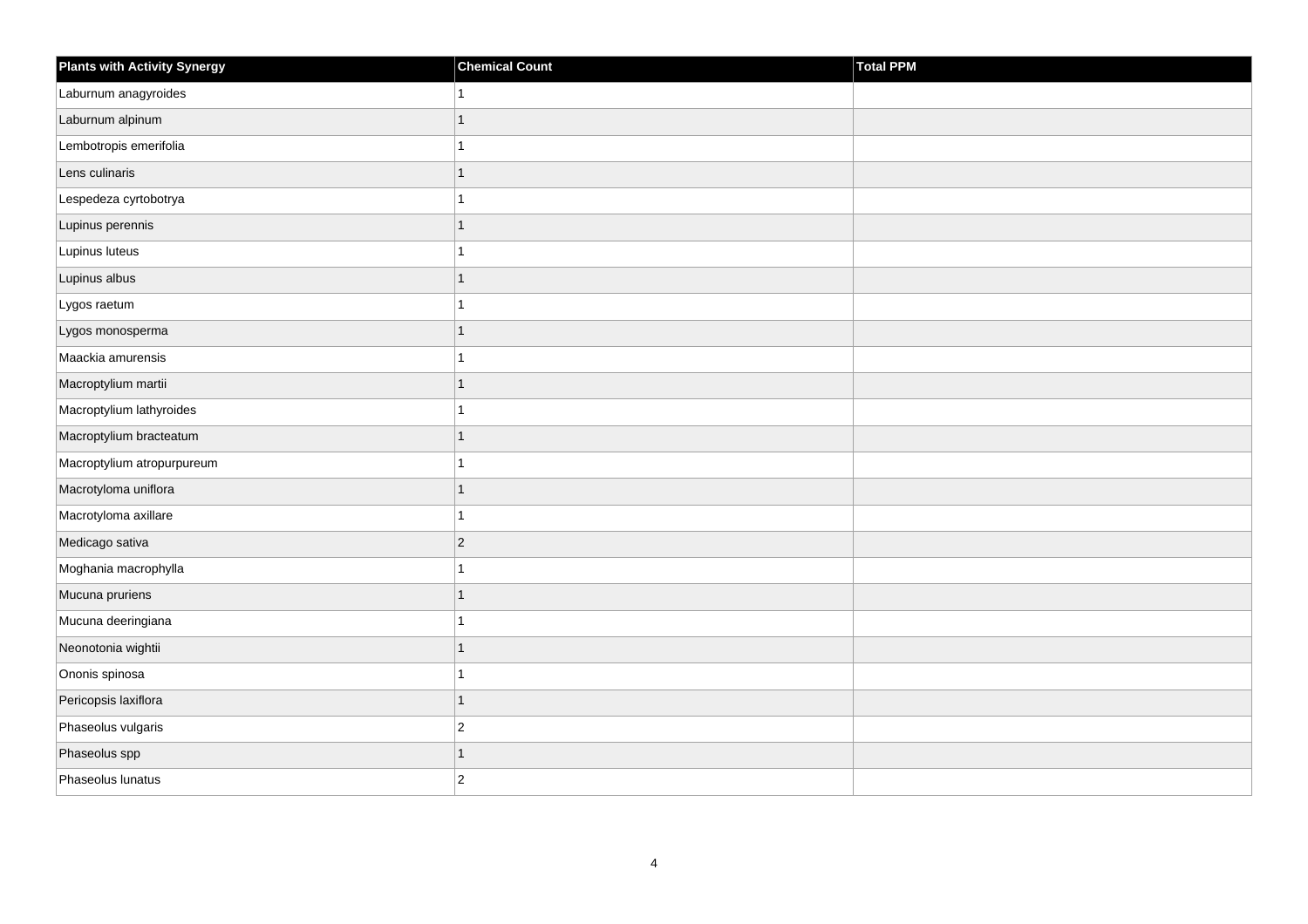| <b>Plants with Activity Synergy</b> | <b>Chemical Count</b> | Total PPM |
|-------------------------------------|-----------------------|-----------|
| Phaseolus coccineus                 | $\mathbf{1}$          |           |
| Piptanthus nepalensis               | 1                     |           |
| Piptanthus nanus                    | $\overline{1}$        |           |
| Pisum sativum                       | $\overline{2}$        | 601.2     |
| Podocarpus spicatus                 | $\overline{1}$        |           |
| Prunus verecunda                    | 1                     |           |
| Prunus spp                          | $\overline{1}$        |           |
| Prunus nipponica                    | 1                     |           |
| Prunus maximowiczii                 | $\overline{1}$        |           |
| Prunus mahaleb                      | 1                     |           |
| Prunus cerasus                      | $\overline{1}$        |           |
| Prunus avium                        | 1                     |           |
| Prunus aequinoctialis               | $\overline{1}$        |           |
| Pseudeminia comosa                  | 1                     |           |
| Pseudoeriosema borianii             | $\overline{1}$        |           |
| Pseudovigna argentea                | 1                     |           |
| Psoralea corylifolia                | $\overline{c}$        |           |
| Pterocarpus marsupium               | 1                     |           |
| Pterocarpus angolensis              | $\overline{1}$        |           |
| Pueraria pseudohirsuta              | 1                     |           |
| Pueraria phaseoloides               | $\overline{1}$        |           |
| Pueraria montana                    | 3                     |           |
| Punica granatum                     | $\overline{1}$        |           |
| Rhynchosia volubilis                |                       |           |
| Rhynchosia pyramidalis              | $\overline{1}$        |           |
| Rhynchosia phaseoloides             |                       |           |
| Rhynchosia minima                   | $\overline{1}$        |           |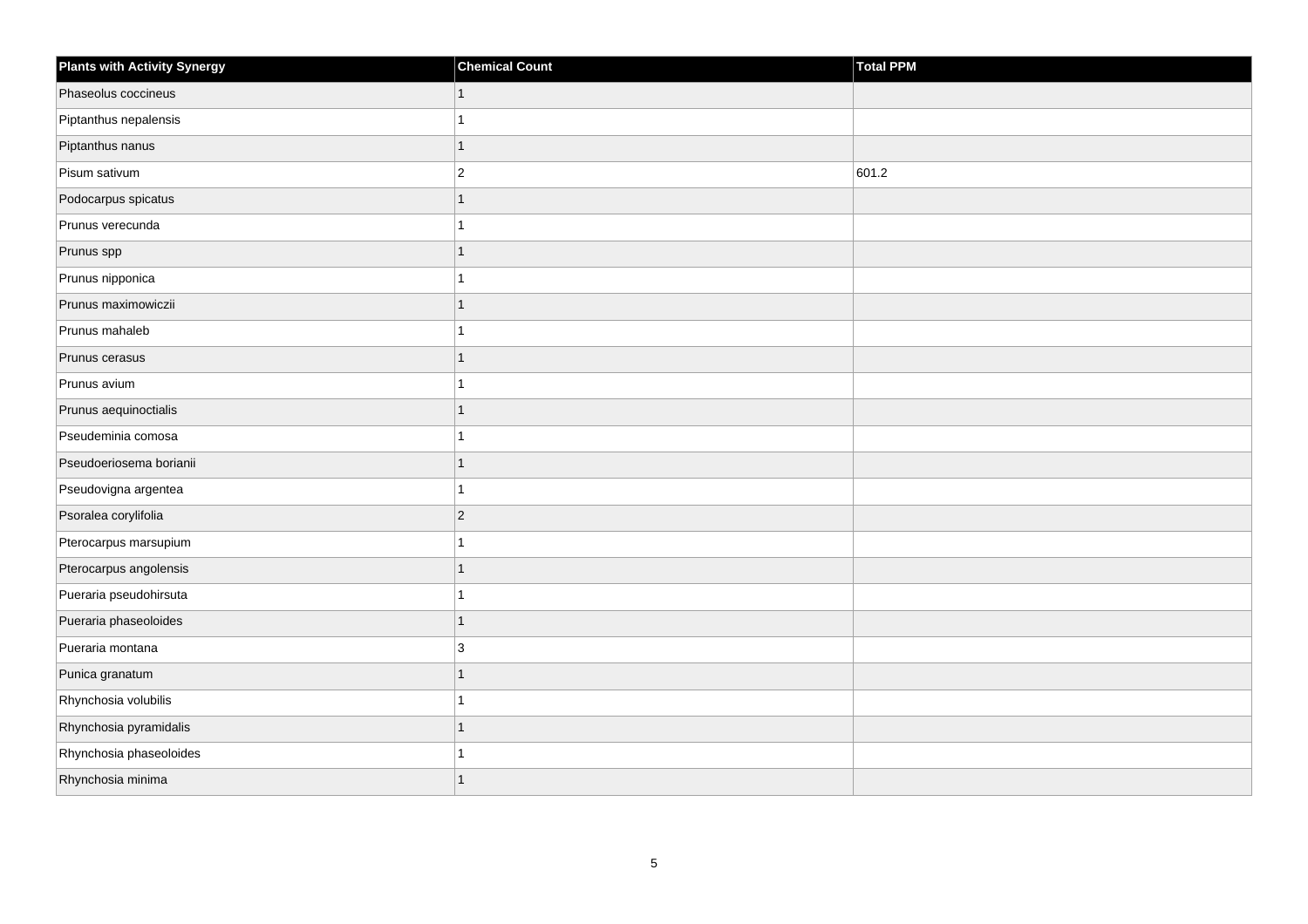| <b>Plants with Activity Synergy</b> | <b>Chemical Count</b>    | <b>Total PPM</b> |
|-------------------------------------|--------------------------|------------------|
| Rhynchosia hirsuta                  | 1                        |                  |
| Rhynchosia densiflora               | $\overline{1}$           |                  |
| Rhynchosia cabibaea                 | 1                        |                  |
| Rhynchosia acuminatifolia           | $\overline{1}$           |                  |
| Sophora subprostrata                | 1                        |                  |
| Sophora japonica                    | 1                        |                  |
| Spartium junceum                    | 1                        |                  |
| Spinacia oleracea                   | 1                        |                  |
| Stauracanthus genistoides           | 1                        |                  |
| Stauracanthus boivinii              | $\overline{1}$           |                  |
| Stellaria media                     | 1                        |                  |
| Stizolobium deeringianum            | $\overline{1}$           |                  |
| Strongylodon macrobotrys            | $\overline{1}$           |                  |
| Taraxacum officinale                | $\overline{1}$           |                  |
| Teline sp                           |                          |                  |
| Teyleria koordersii                 | $\mathbf{1}$             |                  |
| Thermopsis sp                       |                          |                  |
| Thermopsis fabacea                  | $\overline{1}$           |                  |
| Trifolium subterraneum              | $\overline{1}$           |                  |
| Trifolium sp                        | 1                        |                  |
| Trifolium repens                    | $\overline{\phantom{a}}$ |                  |
| Trifolium pratense                  | $\overline{c}$           |                  |
| Trifolium hybridum                  | 1                        |                  |
| Trifolium brachycalycinum           | 1                        |                  |
| Trifolium alexandrinum              | 1                        |                  |
| Trigonella foenum-graecum           | 1                        |                  |
| Ulex sp                             | 1                        |                  |